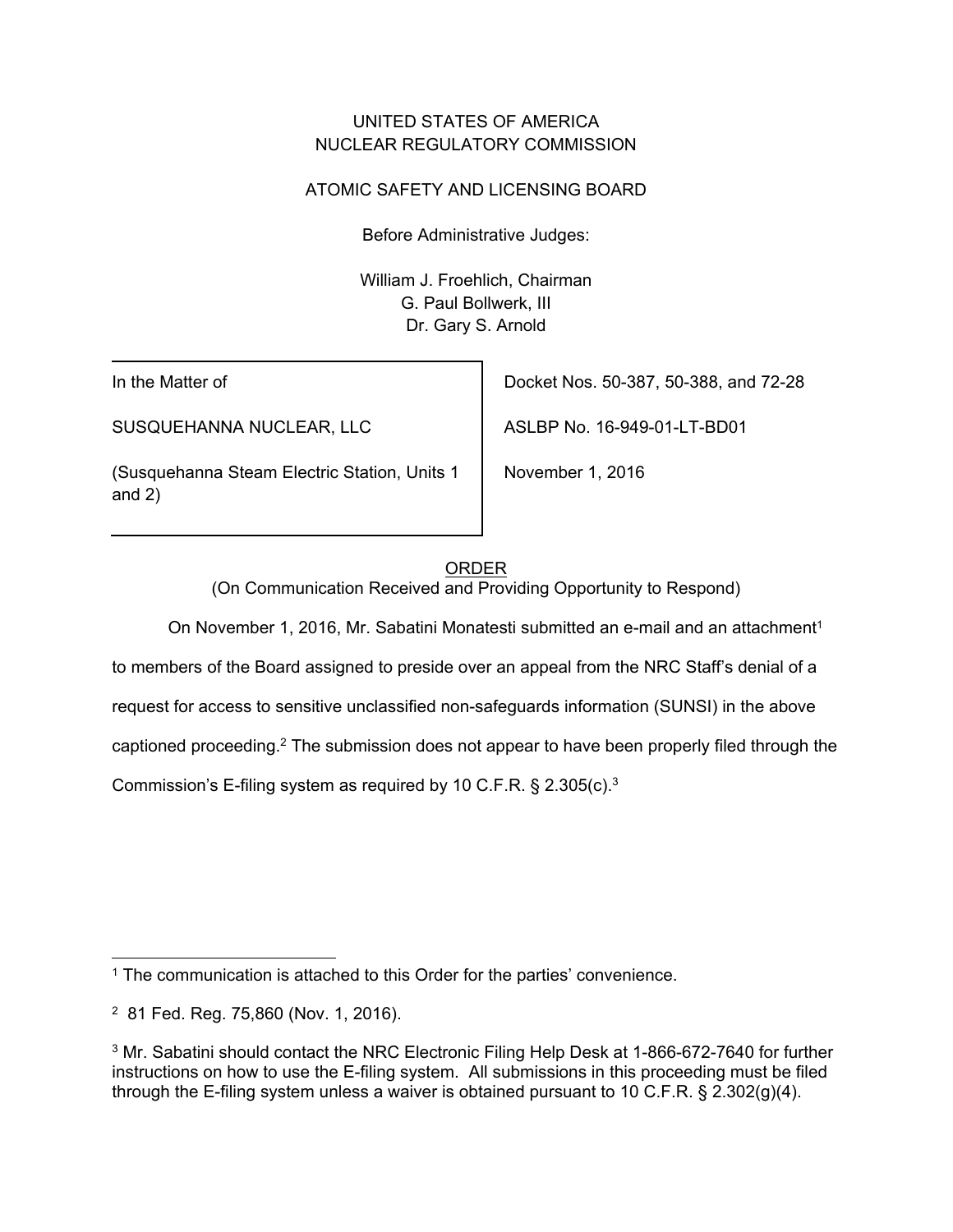Should parties wish to respond to this filing, any reply should be filed by Monday,

November 7, 2016.

It is so ORDERED.4

#### FOR THE ATOMIC SAFETY AND LICENSING BOARD

*/RA/*

William J. Froehlich, Chairman ADMINISTRATIVE JUDGE

Rockville, Maryland November 1, 2016

<sup>4</sup> This Order is also being sent by e-mail to Mr. Monatesti by the Board's law clerk to ensure its receipt as the status of Mr. Monatesti's access to the E-filing system is unknown.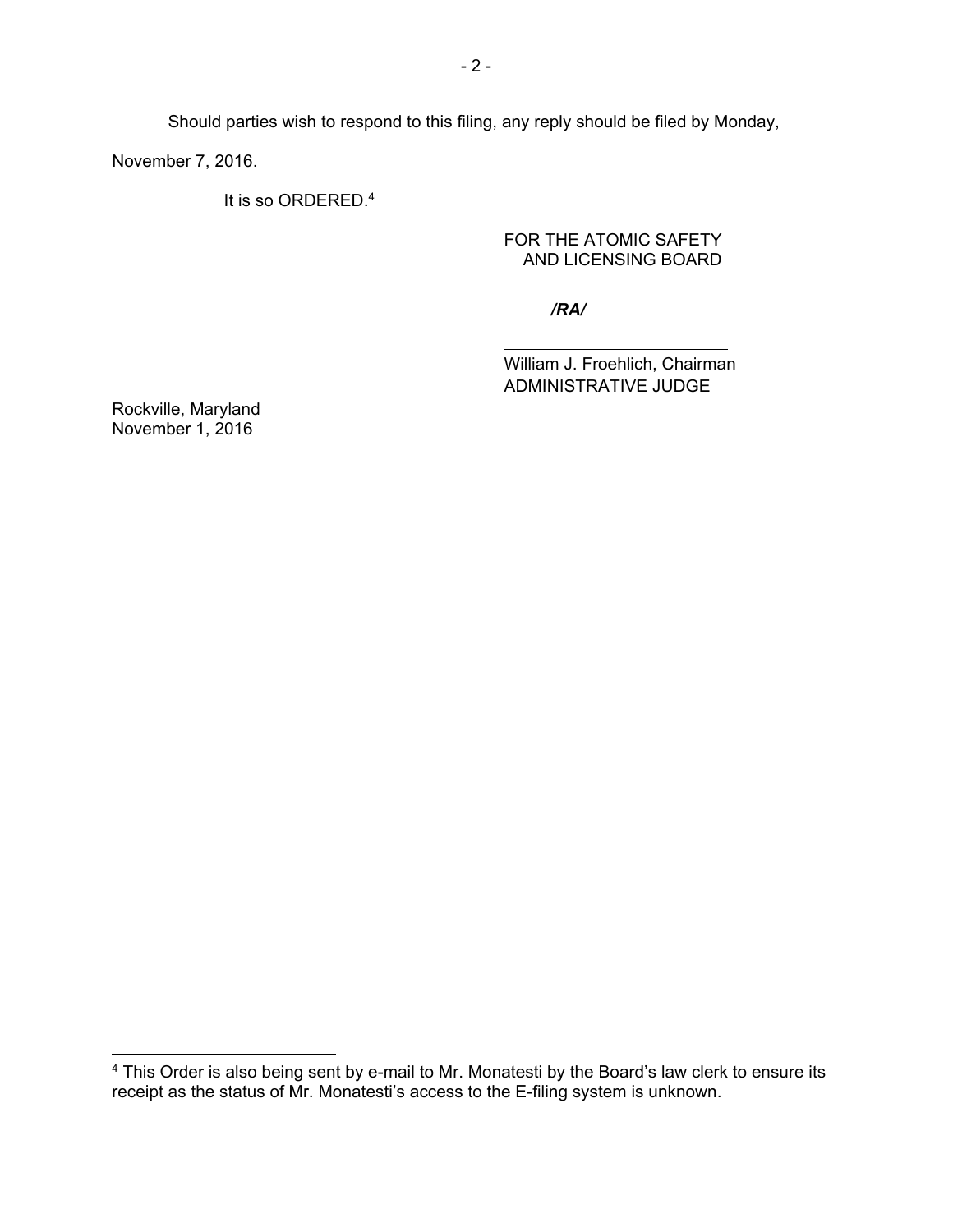**From:** Sabatini Monatesti [\[mailto:smonatesti@verizon.net\]](mailto:smonatesti@verizon.net)

**Sent:** Tuesday, November 01, 2016 12:42 PM

**To:** Docket, Hearing [<Hearing.Docket@nrc.gov>](mailto:Hearing.Docket@nrc.gov); [david.lewis@pillsburylaw.com;](mailto:david.lewis@pillsburylaw.com) Mizuno, Beth [<Beth.Mizuno@nrc.gov>](mailto:Beth.Mizuno@nrc.gov)[; smonatesti@verizon.net;](mailto:smonatesti@verizon.net) Newell, Brian [<Brian.Newell@nrc.gov>](mailto:Brian.Newell@nrc.gov); OCAAMAIL Resource [<OCAAMAIL.Resource@nrc.gov>](mailto:OCAAMAIL.Resource@nrc.gov); Scott, Catherine [<Catherine.Scott@nrc.gov>](mailto:Catherine.Scott@nrc.gov); Sola, Clara [<Clara.Sola@nrc.gov>](mailto:Clara.Sola@nrc.gov); Speiser, Herald [<Herald.Speiser@nrc.gov>](mailto:Herald.Speiser@nrc.gov); Wachutka, Jeremy [<Jeremy.Wachutka@nrc.gov>](mailto:Jeremy.Wachutka@nrc.gov); [William.forehlich@nrc.gov;](mailto:William.forehlich@nrc.gov) Bollwerk, Paul [<Paul.Bollwerk@nrc.gov>](mailto:Paul.Bollwerk@nrc.gov); Arnold, Gary [<Gary.Arnold@nrc.gov>](mailto:Gary.Arnold@nrc.gov); [OCCAAMAIL.Resources@nrc.gov;](mailto:OCCAAMAIL.Resources@nrc.gov) [Alan.wase@nrc.gov;](mailto:Alan.wase@nrc.gov) [OGCMailCenter.Resources@nrc.gov;](mailto:OGCMailCenter.Resources@nrc.gov) Mizuno, Beth [<Beth.Mizuno@nrc.gov>](mailto:Beth.Mizuno@nrc.gov)[; cathy.scott@nrc.gov;](mailto:cathy.scott@nrc.gov) Roy Hawkens

**Cc:** [Vincent.kundrik@mail.house.gov;](mailto:Vincent.kundrik@mail.house.gov) [erik\\_helbing\\_esq@yahoo.com;](mailto:erik_helbing_esq@yahoo.com) [marande07@aol.com;](mailto:marande07@aol.com) [susan.schwartz@pressenterprise.net](mailto:susan.schwartz@pressenterprise.net)

**Subject:** [External\_Sender] Talen Energy Corp - Riverstone Holding, LLC Transfer Order 10 CFR 50.80 **Importance:** High

Ladies and Gentlemen:

I completed my preliminary analysis based on the information available. Given I do not have access to protected information, I prepared the financial model presented in the attached document. I made a few assumptions.

I am very concerned that this transaction is fraught with unmitigated risk. Three of the risks listed by Talen Energy could cause irreparable harm: (1) Continued down turn of energy prices; (2) Loss of favorable tax status; and (3) Continued underutilization of generation capacity.

Given a hurdle rate of 15%, I believe the estimated rate of return predicted by my financial model is insufficient to maintain a viable Riverstone Holdings operation of Talen Energy facilities.

Please post the attached "DRAFT - Rev2" document, and share it with appropriate parties. Given, I receive the requested operational data, I will be able to finalize this financial analysis.

Sabatini Monatesti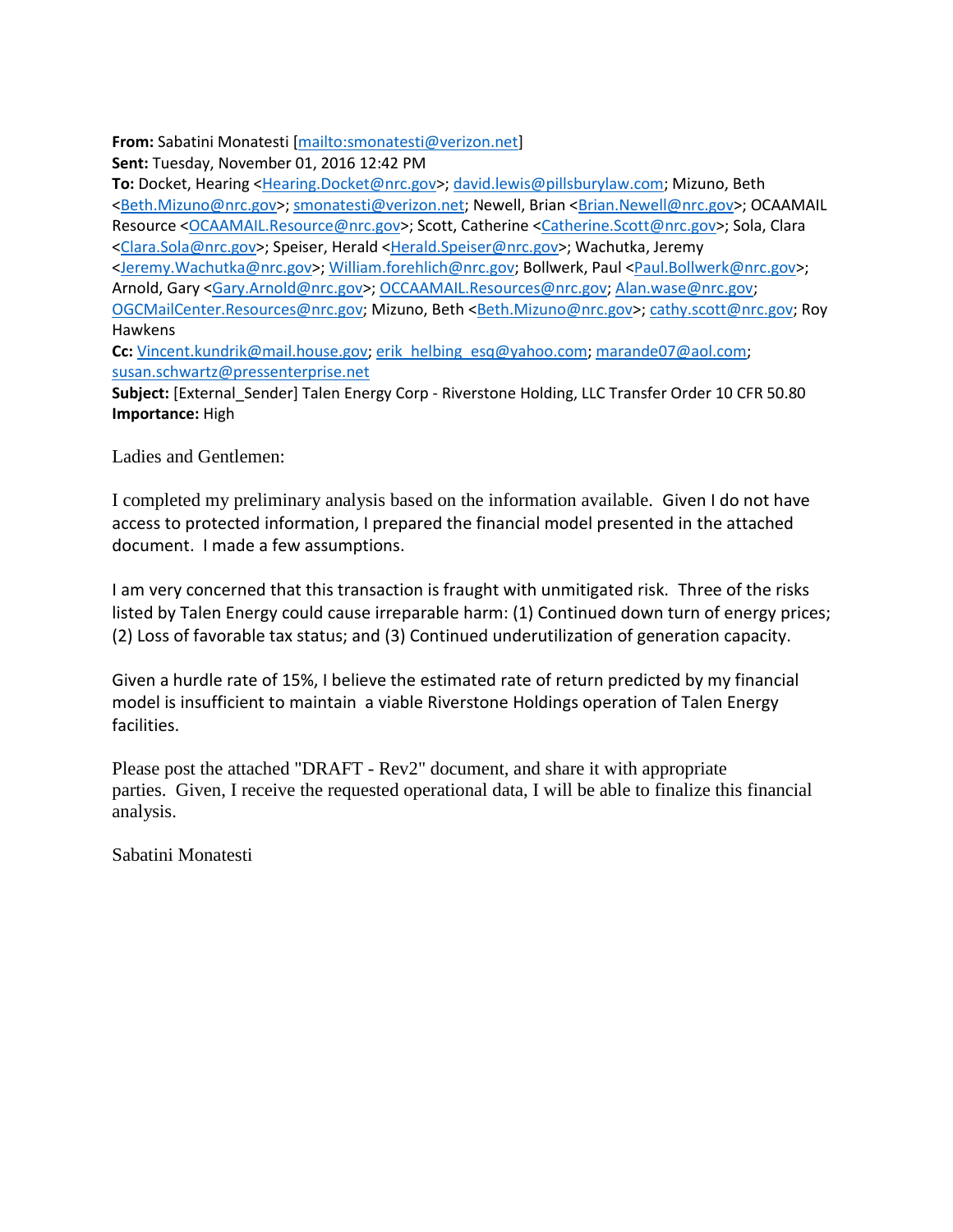October 30, 2016 Reference: Docket ID NRC-2016-0187 Docket Nos. 50-387, 50-388 & 72-28-LT-2 In the Matter of: Susquehanna Nuclear, LLC Susquehanna Steam Electric Station, Units 1 and 2

To: E. Roy Hawkens Chief Administrative Judge ASLBP No. 16-949-01-LT-BD01 Atomic Safety and Licensing Board Panel U.S. Nuclear Regulatory Commission Washington, D. C. 20555-0001

Cc: See Attachment 1

From: Sabatini Monatesti President, ES Enterprises Inc. 919 Belair Drive Berwick, PA 18603

## Introduction:

I respectfully request that action on the pending transfer of license to Riverstone Holdings LLC, indirect license transfer for Susquehanna Nuclear, LLC be tabled pending detailed review of the issues and concerns raised by me and others. Without access to Riverstone Holdings LLC proposed operating plan, it is difficult to understand their intent and the impact the <sup>i</sup>Riverside Holdings LLC takeover, later referred to as "TRANSACTION, would have on the citizen and their employees. There appears to be a conflict between the Riverside Holdings LLC, Securities and Exchange Commission filing, "Expect no physical changes to operation," and Federal Register Vol. 81, No 192 Tuesday, October 4, 2016 Notices 68463, paragraph II Introduction, "No physical changes to SSES or operational changes are being proposed in the application."

Recent documents note that "Riverside Holding LLC plans to:

- Increase Cash Flow (only possible if they can sell more capacity and charge a higher rate per KWh independent of PUC oversight),
- Reduce Plant Level Cost (only possible if you cut back on current Talen Energy operations cost \$1,500,000,000 (Riverstone Holdings noted that they could find \$150 million in savings),
- Riverstone Holdings LLC plans to reduce Corporate Overhead (currently 400 management personnel reside in Allentown and 3,000 Technical staff are situated at plant facilities, estimate cost to Talen Energy \$300 million, does this imply Riverstone Holding would cut staff in half?),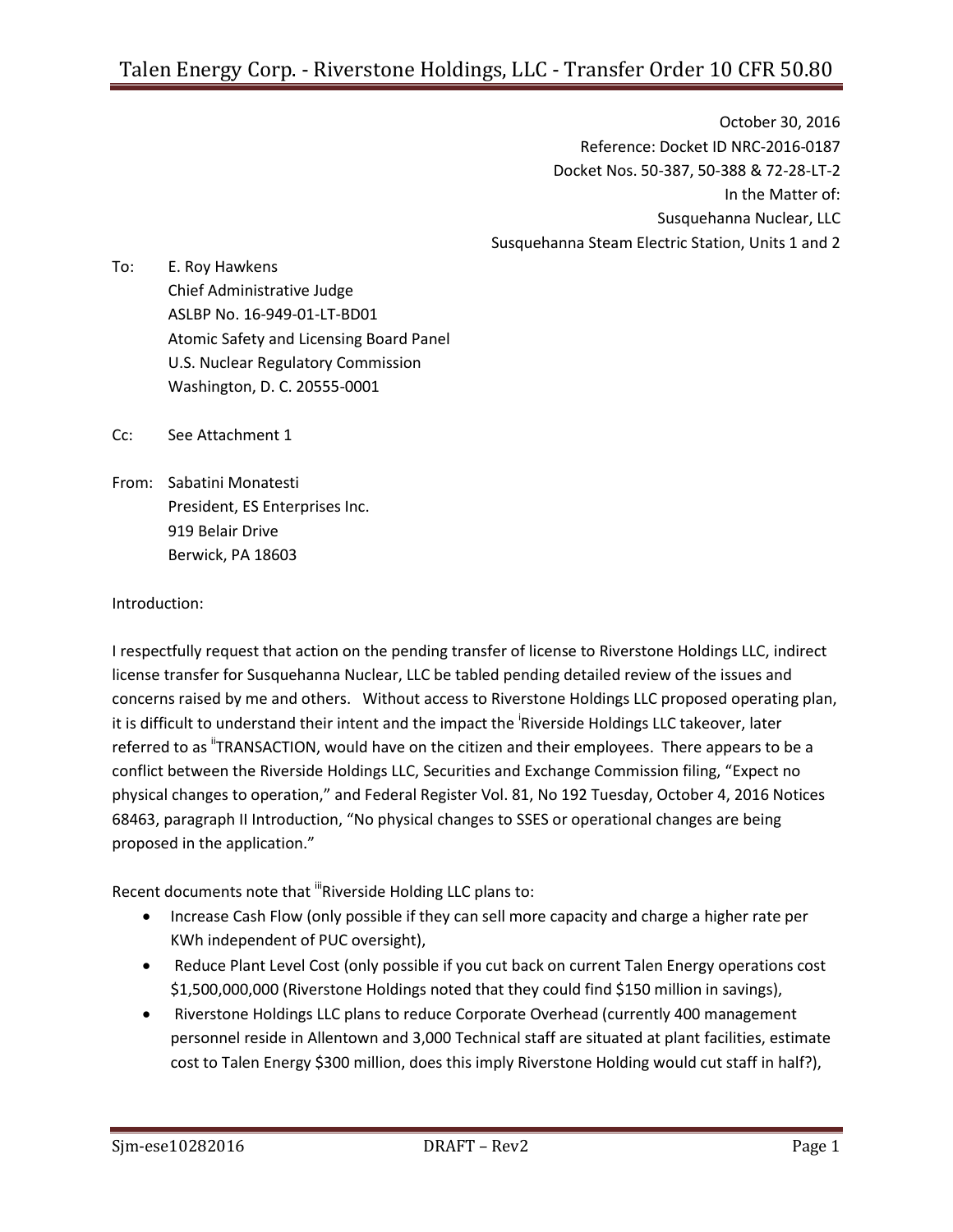- Reduce Non-Critical Activities (does this imply that Riverstone Holdings would close Susquehanna Riverlands?),
- Sell Non-core Assets (does this imply that they eliminate one or more of the other 24 generating plants?),
- Reduce liquidity and debt (Current outstanding Talen Energy debt, a secured term loan of \$250,000,000 and \$3.3 billion of total unsecured debt of which \$831 million is Pennsylvania Economic Development financing Authority investment),
- Reduce Capital Expenditures (does this imply that Riverside Holdings plans to retire their assets, possibly decommission those assets, estimate cost to decommission Susquehanna unit 1 and 2 today \$30 to \$40 million?), declare bankruptcy, and in so doing place the burden of plant nuclear storage cleanup on the citizen, while leaving their employees without benefits .

Other inconsistencies appear after review of Talen Energy, 2015, <sup>iv</sup>10K report where they indicate they generate 16 GW of capacity (59,447 GWh @ \$0.07538 per KWh), over 3,715 hours, contributing to \$4,481,000,000 in revenue. It appears that they are only operating and generating revenue 47% of the year. This implies that Talen Energy has capacity that is underutilized and that they are unable to sell this capacity on the open exchange because we have a glut of cheap energy, and they appear to operate at a loss, most recently reported loss \$341 million.

Both organizations faced litigation<sup>v</sup> and possible ethics violations in their past, ATTORNEY GENERAL OF THE STATE OF NEW YORK<sup>vi</sup>, IN THE MATTER OF RIVERSTONE HOLDINGS LLC, Investigation, No. 2009-09, dated 2007 and recent requirement for "claw back," <sup>vii</sup>Top Executives at Riverstone Holdings Face Prospect of Returning More Than \$300 Million, Energy investment firm's executives face a so-called "claw back" amid declining oil prices. Talen Energy apparently experienced an ethics breach in their dealings with Salem Township regarding the expansion, to 3,000 metric tons, of cask storage on site, reference July 28 letter Victor M. McCree, Executive Director For Operations, U.S. Nuclear Regulatory Commission to The Honorable Lou Barletta, U.S. Representative.

Talen Energy, Securities and Exchange Commission filing noted, "As of June 30, 2015, Talen Energy Corporation had 128,508,921 shares of its \$0.001 par value Common Stock outstanding. The aggregate market value of these common shares (based upon the closing price of these shares on the New York Stock Exchange on that date) held by non-affiliates was \$1,429,161,711. In determining this figure, the registrant has assumed that the executive officers of the registrant, the registrant's directors, and affiliates of Riverstone Holdings LLC are affiliates of the registrant. Such assumptions shall not be deemed to be conclusive for any other purpose. As of January 29, 2016, Talen Energy Corporation had 128,526,720 shares of its \$0.001 par value Common Stock outstanding." This appears to be inconsistent with recent reports that 100,051,823 shares voted on the recent request to have Riverside Holdings LLC purchase Talen Energy for \$14 per share, a stock that was traded at \$5 per share.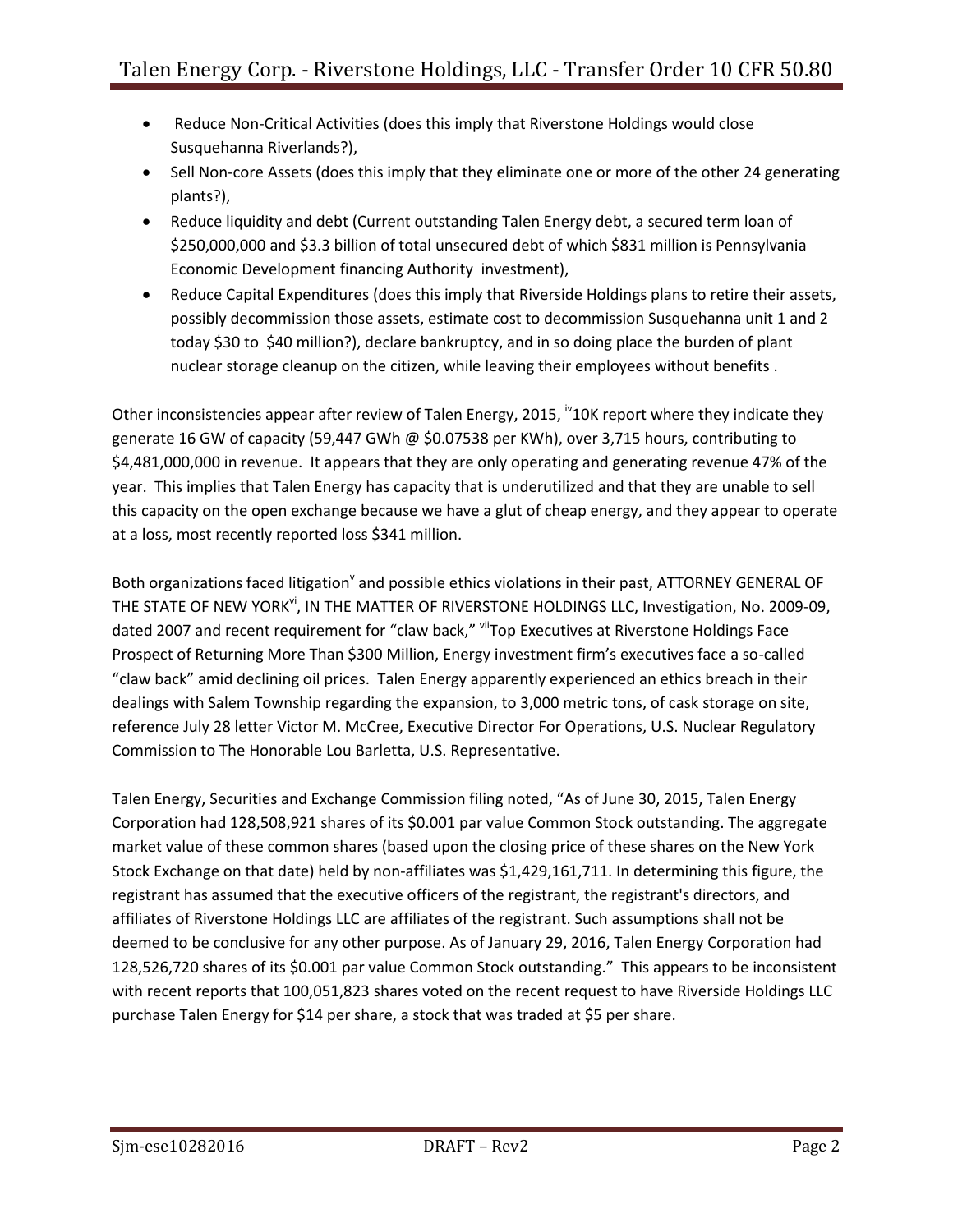Situation:

There are significant risks with this license transfer and the execution of Riverside Holdings to make this transfer of ownership work. Some of the risks outlined by Talen Energy in the 2015 filing with the Securities and Exchange Commission attest to their many difficulties in maintaining a profitable operation, Talen Energy management noted for example:

- adverse economic conditions;
- changes in commodity prices and related costs;
- the effectiveness of Talen Energy's risk management techniques, including hedging, with respect to electricity and fuel prices, interest rates and counterparty credit and non performance risks;
- methods of accounting and developments in or interpretations of accounting requirements that may impact reported results, including with respect to, but not limited to, hedging activity;
- operational, price and credit risks in the wholesale and retail electricity markets;
- Talen Energy's ability to forecast the actual load needed to perform full requirements sales contracts;
- weather conditions;
- disruptions in fuel supply;
- unforeseen circumstances may impact the levels of coal inventory that Talen Energy holds;
- the performance of transmission facilities and any changes in the structure and operation of, or the pricing limitations imposed by, the RTOs and ISOs that operate those facilities;
- blackouts due to disruptions in neighboring interconnected systems;
- competition in the power generation market, including in the expansion of alternative sources of electricity generation and in the development of new projects, markets and technologies;
- federal and state legislation and regulation, including costs to comply with governmental permits and approvals;
- costs of complying with environmental and related worker health and safety laws and regulations;
- the impacts of climate change;
- the availability and cost of emission allowances;
- changes in legislative and regulatory policy, including the promotion of renewable energy, energy efficiency, conservation and self generation;
- security and safety risks associated with nuclear generation;
- Talen Energy's level of indebtedness;
- the terms and conditions of debt instruments that may restrict Talen Energy's ability to operate its business;
- the performance of Talen Energy's subsidiaries and affiliates, on which its cash flow and ability to meet its debt obligations largely depend;
- the risks inherent with variable rate indebtedness;
- disruption in financial markets;
- Talen Energy's ability to access capital markets;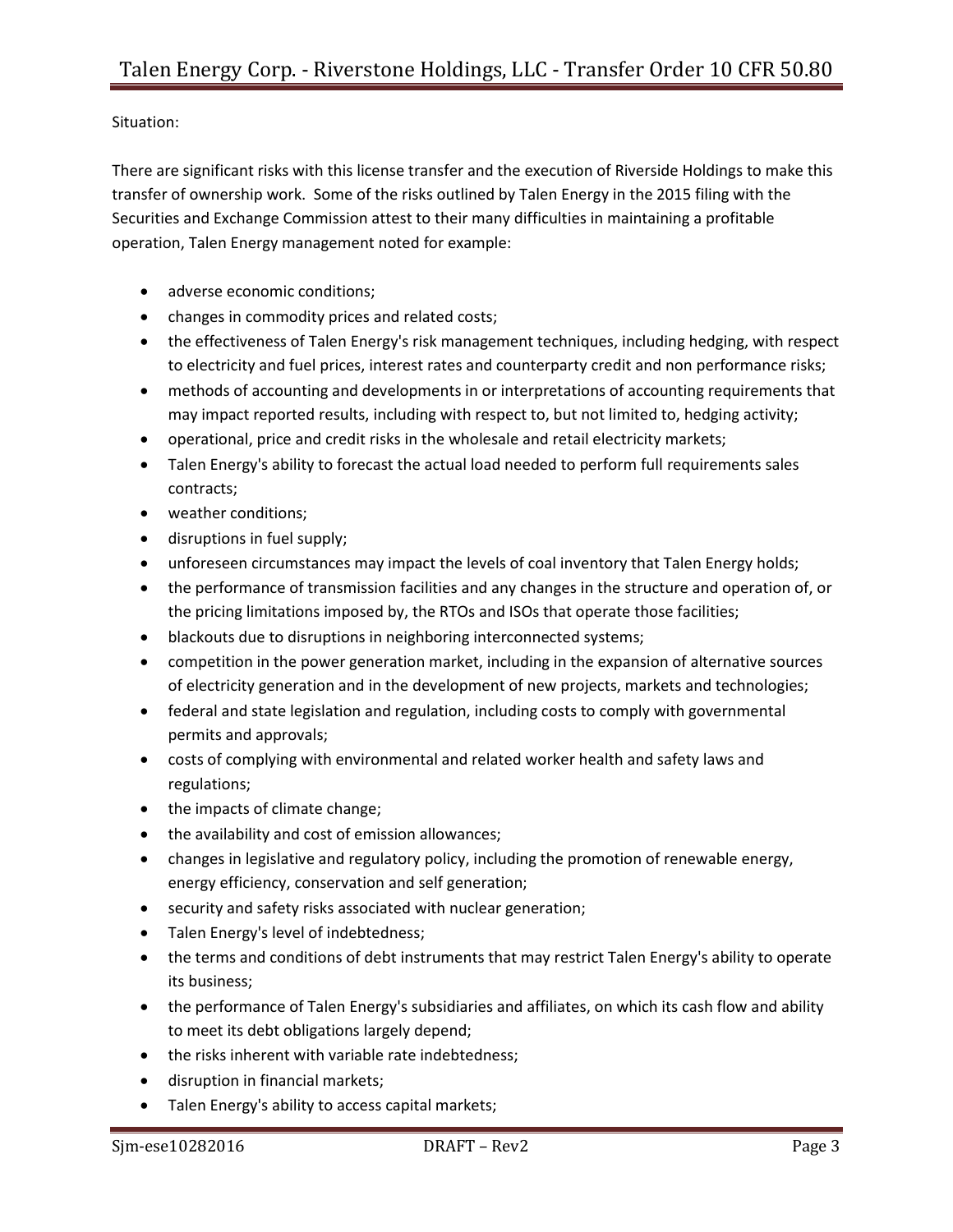- acquisition or divestiture activities, including Talen Energy's ability to realize expected synergies and other benefits from such business transactions;
- changes in technology;
- any failure of Talen Energy's facilities to operate as planned, including the duration of and cost, including lost revenue, associated with scheduled and unscheduled outages at Talen Energy's generating facilities;
- Talen Energy's ability to optimize its competitive power generation operations and the costs associated with any capital expenditures;
- significant increases in operation and maintenance expenses, such as health care and pension costs, including as a result of changes in interest rates;
- the loss of key personnel, the ability to hire and retain qualified employees and the impact of collective labor bargaining negotiations;
- war, armed conflicts or terrorist attacks, including cyber based attacks;
- risks associated with federal and state tax laws and regulations;
- any determination that the transaction that formed Talen Energy does not qualify as a tax free distribution under the Internal Revenue Code;
- Talen Energy's ability to successfully integrate the RJS Power businesses and to achieve anticipated synergies and cost savings as a result of the spinoff transaction and combination with RJS Power;
- costs of complying with reporting requirements as a newly public company and any related risks of deficiencies in disclosure controls and internal control over financial reporting as a standalone entity; and
- the ability of the Riverstone Holders to exercise influence over matters requiring Board of Directors and/or stockholder approval.

## Problem:

We have not been able to review in detail all of the Security and Exchange Commission filings nor all of the documents submitted to the NRC or other groups of equal jurisdiction. However, I do believe that many of the questions raised by myself and others could be resolved during subsequent discussions with the NRC or during an open hearing. It does appear that the Riverside Holdings transaction breakeven point would be far into the future, i.e., if this transaction is allowed to go forward. It is also possible that Riverside Holdings LLC would be unable to correct the situations outlined above without drastic actions that would affect many employees throughout the Talen Energy family. However, there are a few senior management personnel that could receive sizable "parachutes" and for those few this transaction appears to be a great deal, estimated to be multiple millions of dollars.

We also believe that decommissioning costs are far greater than anticipated. We estimated that decommissioning cost for 100 units @ 3% inflation rate over a 20 year period would exceed \$2.6 billion. That is a far greater number then what NRC published in SUNSI response, i.e., as of December 31. 2015,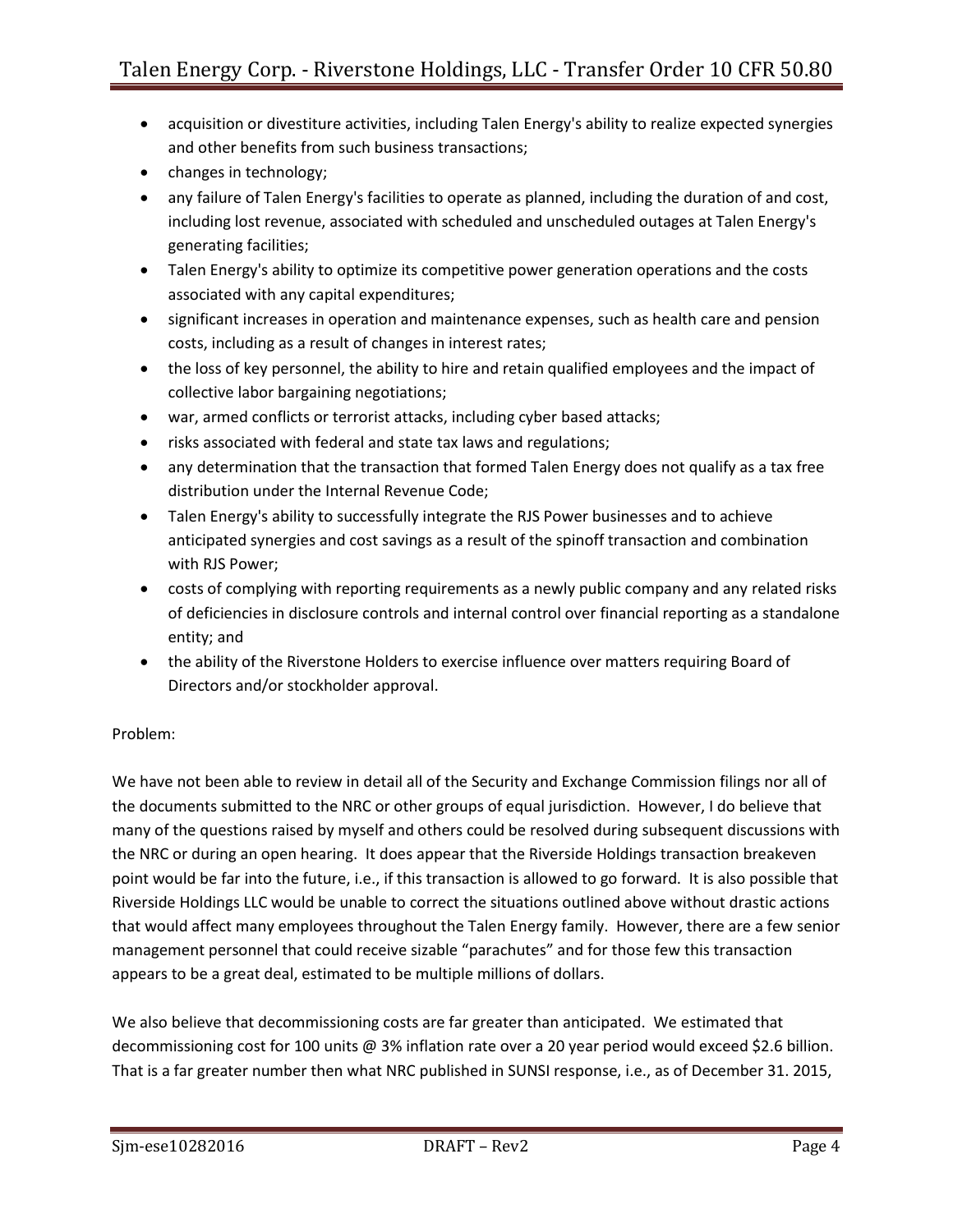they report \$450 million for Unit 1 and \$501 million for unit 2, which is inconsistent with vill NEI fact sheet, NRC set aside nearly \$53 billion for decommissioning, August 2016.

Given the minimum information provided to date, I prepared the financial model presented below. I made a few assumptions. I am very concerned that this transaction is fraught with unmitigated risk. Three of the risks listed by Talen Energy could cause irreparable harm: (1) Continued down turn of energy prices; (2) Loss of favorable tax status; and (3) Continued underutilization of generation capacity. Given a hurdle rate of 15%, the estimated rate of return is insufficient to continue a viable operation.



Need:

I am requesting that a thorough investigation of the document presentations made by Talen Energy and Riverside Holdings be undertaken. The outcome of this transaction must be a positive one for the citizen, not for the "money changers." Our safety and security are put at risk when there is a lack of  $\alpha$ <sup>ix</sup>understanding, confusion and lack of viable information, which leads to a lack of trust. I look forward to the Atomic Safety and Licensing Board Panel's review of my issues and concerns and in the final analysis you are supportive of my request.

Due to the complexity of this transaction, I will need time to complete an in depth review and analysis of the Securities and Exchange Filings, the review of the 10K reports from Talen Energy and Riverstone Holdings, and the materials filed with the <sup>x</sup>Federal Energy Regulatory Commission. I believe it will take at least one – two weeks to obtain the information, given the required documents are accessible on line. If I must request these documents through FOIA, it could take additional time. Once the transaction documents are in my possession, I would need at least two – three weeks of analysis work.

The SUNSI document is comprehensive. I believe it will take an additional two – three weeks to review the details and then a week or two to prepare a response. I plan to work on my review, analysis, and responses during evening hours. I believe I need a minimum of ninety (90) days to complete this work and report my findings back to the Atomic Safety and Licensing Board Panel.

 $\overline{\phantom{a}}$ 

Sabatini J. Monatesti

Sjm-ese10282016 DRAFT – Rev2 Page 5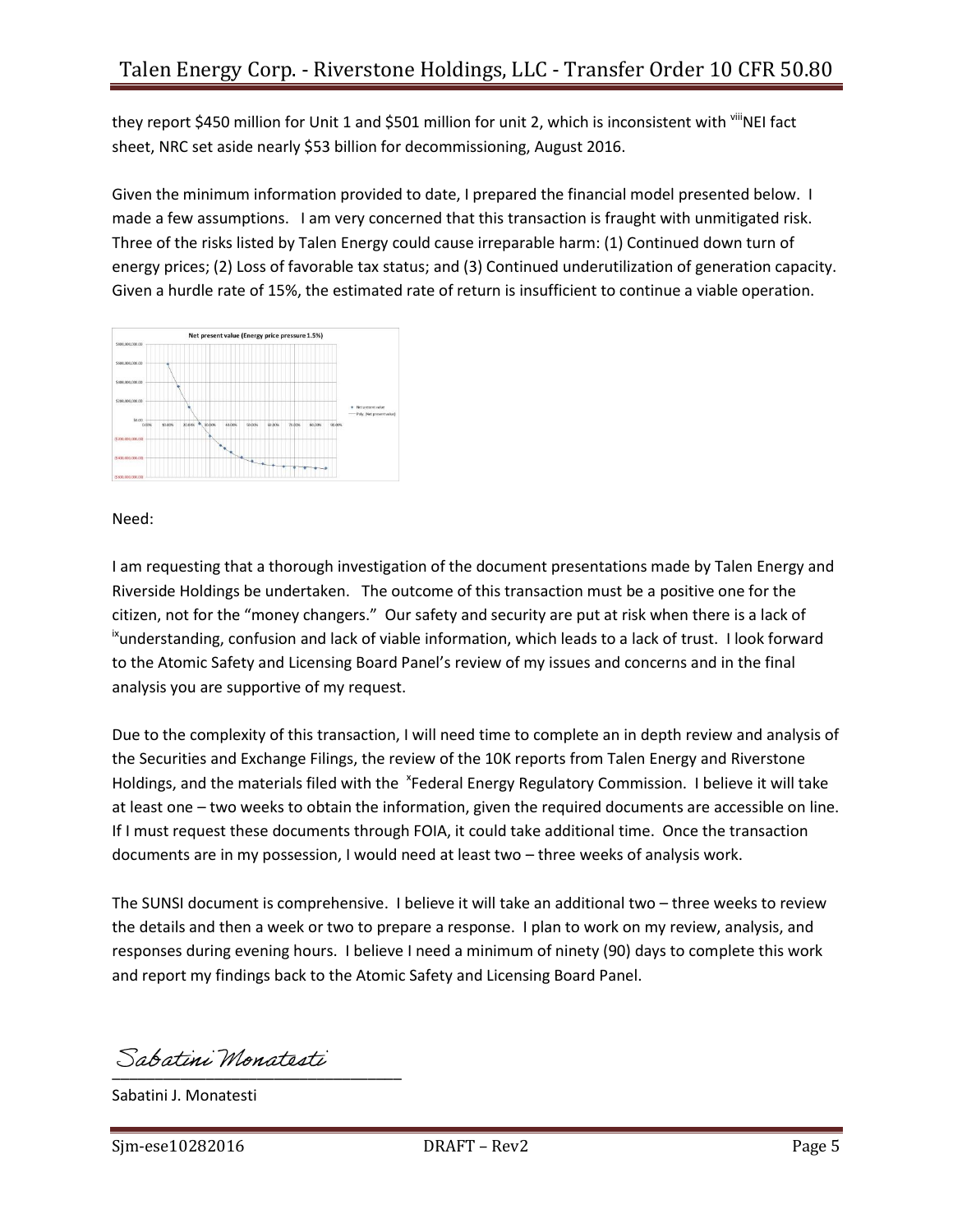U.S. Nuclear Regulatory Commission Office of Commission Appellate Adjudication Mail Stop: O-7H4 Washington, DC 20555-0001 OCAA Mail Center E-mail: [ocaamail@nrc.gov](mailto:ocaamail@nrc.gov)

Atomic Safety and Licensing Board Panel U.S. Nuclear Regulatory Commission Mail Stop T-3F23 Washington, DC 20555-0001

William J. Froehlich, Chairman Atomic Safety and Licensing Board Panel Administrative Judge U.S. Nuclear Regulatory Commission Washington, DC 20555-0001 E-mail: [william.forehlich@nrc.gov](mailto:william.forehlich@nrc.gov)

G. Paul Bollwerk, III Atomic Safety and Licensing Board Panel Administrative Judge Atomic Safety and Licensing Board Panel U.S. Nuclear Regulatory Commission Washington, DC 20555-0001 E-mail: [paul.bollwerk@nrc.gov](mailto:paul.bollwerk@nrc.gov)

Dr. Gary S. Arnold Atomic Safety and Licensing Board Panel Administrative Judge U.S. Nuclear Regulatory Commission Washington, DC 20555-0001 E-mail: [gary.arnold@nrc.gov](mailto:gary.arnold@nrc.gov)

[Catherine.Scott@nrc.gov](mailto:Catherine.Scott@nrc.gov) [Beth.Mizuno@nrc.gov](mailto:Beth.Mizuno@nrc.gov) [Alan.wase@nrc.gov](mailto:Alan.wase@nrc.gov) [Emile.Julian@nrc.gov](mailto:Emile.Julian@nrc.gov) [OGCMailCenter.Resources@nrc.gov](mailto:OGCMailCenter.Resources@nrc.gov) [Brian.Newell@nrc.gov](mailto:Brian.Newell@nrc.gov) [Clara.Sola@nrc.gov](mailto:Clara.Sola@nrc.gov) example and the example of the [Erik\\_helbing\\_esq@yahoo.com](mailto:Erik_helbing_esq@yahoo.com) [Susan.schwartz@pressenterprise.net](mailto:Susan.schwartz@pressenterprise.net) [Marande07@aol.com](mailto:Marande07@aol.com) [Vincent.kundrik@mail.house.gov](mailto:Vincent.kundrik@mail.house.gov)

## ATTACHMENT 1

U.S. Nuclear Regulatory Commission Office of the Secretary of the Commission Mail Stop: O-4F00 Washington, DC 20555-0001 Hearing Docket E-mail[: hearingdocket@nrc.gov](mailto:hearingdocket@nrc.gov)

U.S. Nuclear Regulatory Commission Office of General Counsel Mail Stop –O-14A44 Washington, DC 20555-0001 Beth Mizuno, Esq. Cathy Scott, Esq. Jeremy Wachutka, Esq. E-mail[: beth.mizun@nrc.gov](mailto:beth.mizun@nrc.gov) [cathy.scott@nrc.gov](mailto:cathy.scott@nrc.gov) [jeremy.wachutka@nrc.gov](mailto:jeremy.wachutka@nrc.gov)

Pillsbury Winthrop Shaw Pittman LLP 2300 N Street NW Washington, DC 20037-1122 David Lewis, Esq. E-mail[: david.lewis@pillsburylaw.com](mailto:david.lewis@pillsburylaw.com)

Herald M. Speiser Rulemakings and Adjudications Staff Office of the Secretary U.S. Nuclear Regulatory Commission (301) 415-1675 [Herald.Speiser@nrc.gov](mailto:Herald.Speiser@nrc.gov)

[OCAAMAIL.Resources@nrc.gov](mailto:OCAAMAIL.Resources@nrc.gov) [IMCEAINVALID-Roy+20Hawkens@nrc.gov](mailto:IMCEAINVALID-Roy+20Hawkens@nrc.gov)

 $\overline{a}$ 

i <https://www.sec.gov/Archives/edgar/data/9466/000119312515049964/d858551d10k.htm>

<sup>&</sup>lt;sup>ii</sup> Talen Energy to be Acquired by Riverstone... <http://www.prnewsire.com/news/talen-energy-corporation>

iii <http://www.mcall.com/business/energy>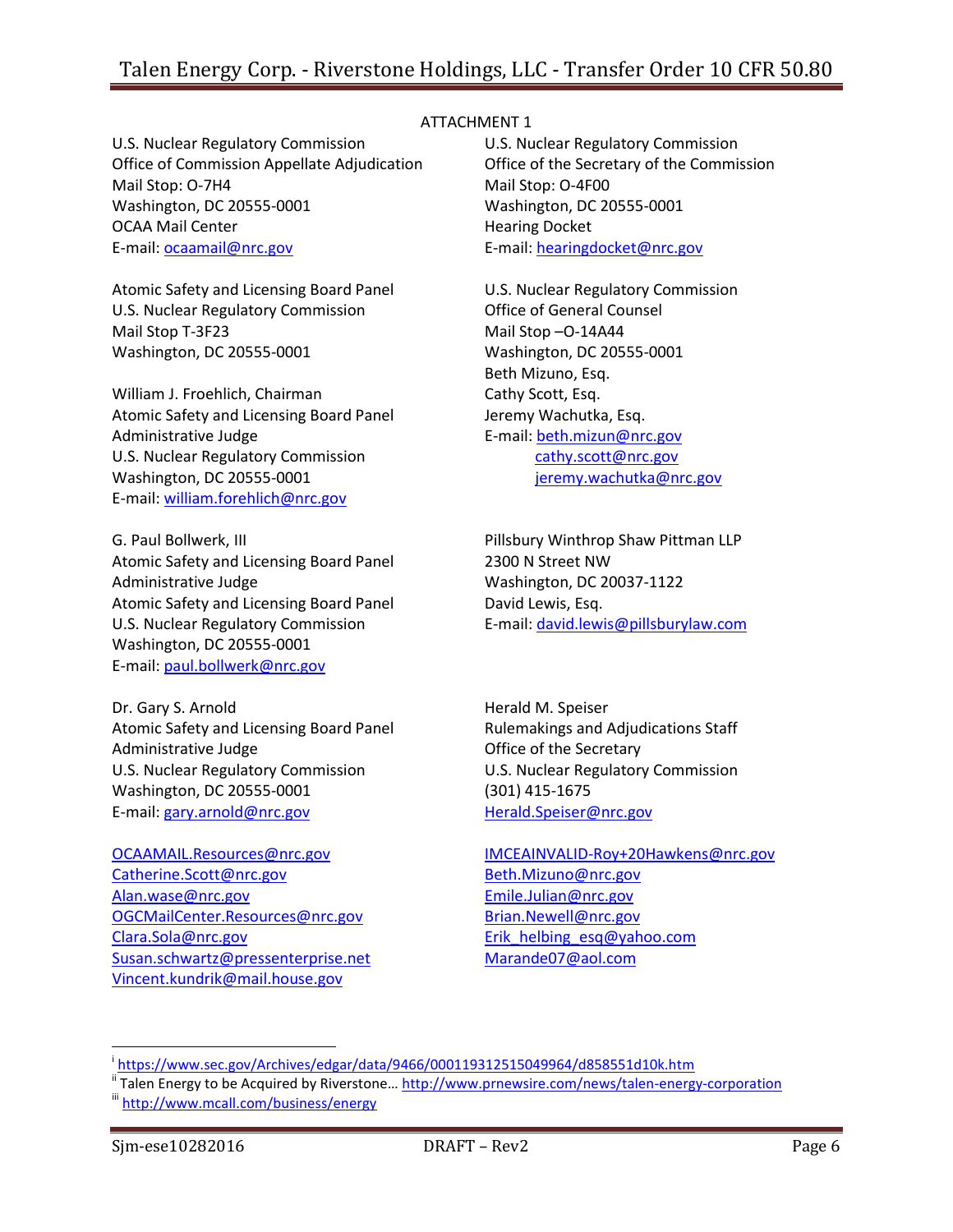| iv file:///C:/Users/smonatesti/DVD%20Epilepsy/Downloads/Talen+Energy+2015+Annual+Report%20(1).pdf                   |
|---------------------------------------------------------------------------------------------------------------------|
| <sup>V</sup> Shareholders sue to block Talen's sale http://www.mcall.com/business/mc-talen-riverstone-class-action- |
| lawsuits-20160822-story.html                                                                                        |
|                                                                                                                     |

vi [http://www.ag.ny.gov/sites/default/files/press-](http://www.ag.ny.gov/sites/default/files/press-eleases/archived/Riverstone%20AOD%20FINAL%20EXECUTED.pdf)

[eleases/archived/Riverstone%20AOD%20FINAL%20EXECUTED.pdf](http://www.ag.ny.gov/sites/default/files/press-eleases/archived/Riverstone%20AOD%20FINAL%20EXECUTED.pdf)

<sup>vii</sup> [http://www.wsj.com/articles/top-executives-at-riverstone-holdings-on-hook-to-return-more-than-300-million](http://www.wsj.com/articles/top-executives-at-riverstone-holdings-on-hook-to-return-more-than-300-million-in-profits-1470162349)[in-profits-1470162349](http://www.wsj.com/articles/top-executives-at-riverstone-holdings-on-hook-to-return-more-than-300-million-in-profits-1470162349)

viii Decommissioning Nuclear Power Plants… [http://www.nei.org/master-document-folder/backgrounders/fact](http://www.nei.org/master-document-folder/backgrounders/fact-sheets/decommissioning-nuclear-energy-facilities)[sheets/decommissioning-nuclear-energy-facilities](http://www.nei.org/master-document-folder/backgrounders/fact-sheets/decommissioning-nuclear-energy-facilities)

<sup>ix</sup> Global energy investment... <u><https://www.iea.org/testbase/npsum/wei2016sum.pdf></u>

x <http://www.law360.com/articles/853799/ferc-oks-riverstone-s-5-2b-buy-of-talen-energy>